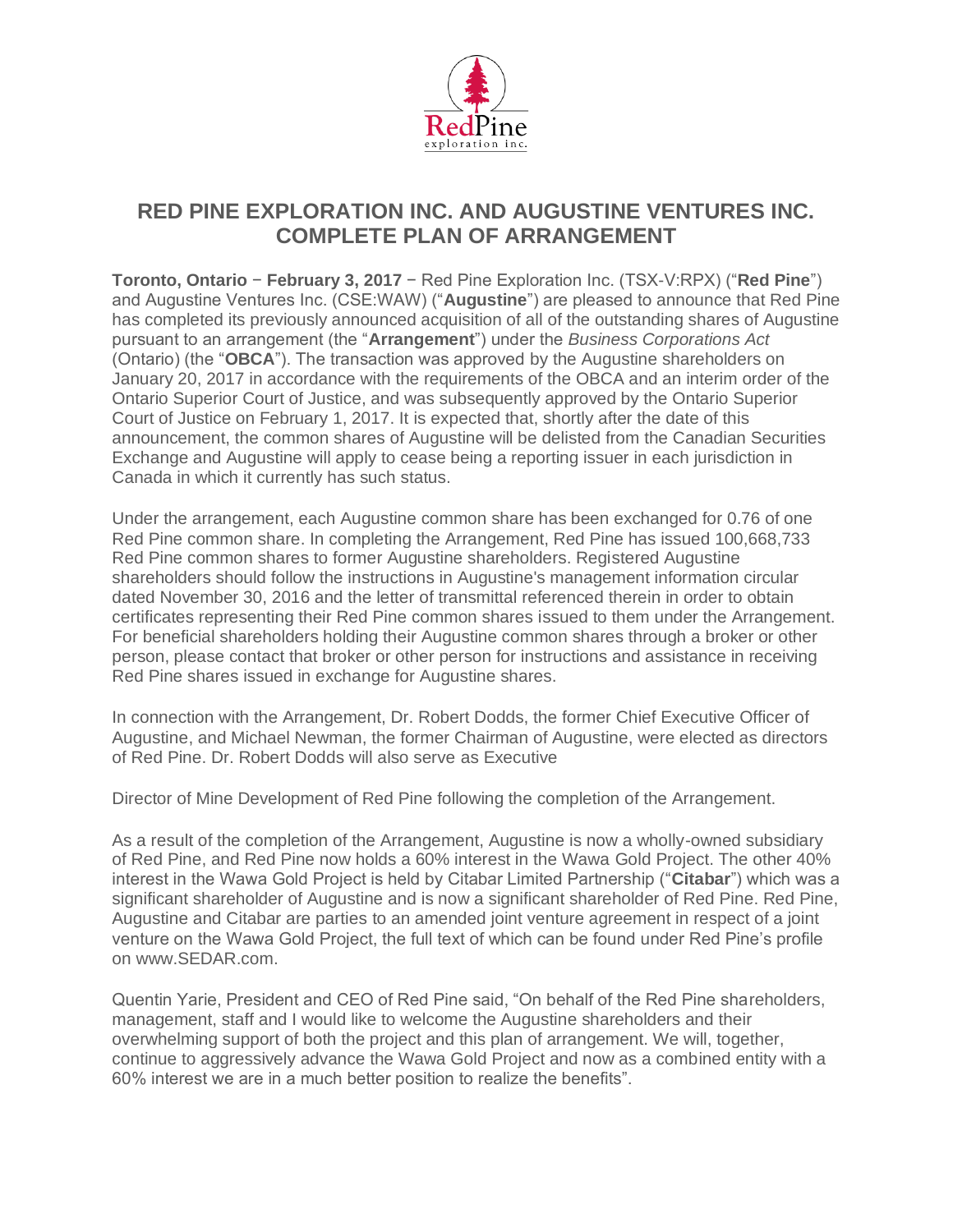

*Disclosure Regarding Forward-Looking Statements*: This press release contains certain "Forward-Looking Statements" within the meaning of applicable securities legislation relating to completion of actions in connection with the closing of the Arrangement, including statements regarding the anticipated delisting of the Augustine common shares and Augustine's application to cease to be a reporting issuer. The information about Augustine contained in the press release has not been independently verified by Red Pine and vice versa. We use words such as "might", "will", "should", "anticipate", "plan", "expect", "believe", "estimate", "forecast" and similar terminology to identify forward looking statements and forward-looking information. Such statements and information are based on assumptions, estimates, opinions and analysis made by management in light of its experience, current conditions and its expectations of future developments as well as other factors which it believes to be reasonable and relevant. Forwardlooking statements and information involve known and unknown risks, uncertainties and other factors that may cause our actual results to differ materially from those expressed or implied in the forward-looking statements and information and accordingly, readers should not place undue reliance on such statements and information. Although each of Red Pine and Augustine believes, in light of the experience of its officers and directors, current conditions and expected future developments and other factors that have been considered appropriate, that the expectations reflected in this forward-looking information are reasonable, undue reliance should not be placed on them because neither Red Pine nor Augustine can give any assurances that they will prove to be correct. In evaluating forward-looking statements and information, readers should carefully consider the various factors which could cause actual results or events to differ materially from those expressed or implied in the forward looking statements

## **Cautionary Statements**

and forward-looking information. The statements in this press release are made as of the date of this release. Neither Red Pine nor Augustine undertakes any obligation to comment on analysis, expectations or statements made by third parties in respect of the Red Pine, Augustine, their respective securities, or their respective financial or operating results (as applicable).

#### *The TSX-V and the CSE have in no way passed upon the merits of the proposed Arrangement and have neither approved nor disapproved the contents of this press release.*

#### *Neither the TSX-V nor its Regulation Services Provider (as that term is defined in the policies of the TSX-V) accepts responsibility for the adequacy or accuracy of this release.*

## **NOT FOR DISTRIBUTION TO UNITED STATES NEWSWIRE SERVICES OR FOR DISSEMINATION IN THE UNITED STATES**

This press release is intended for distribution in Canada only and is not intended for distribution to United States newswire services or dissemination in the United States. The securities being offered have not been, nor will they be, registered under the United States Securities Act of 1933, as amended, or any state securities laws and may not be offered or sold within the United States or to, or for the account or benefit of, U.S. persons absent U.S. registration or an applicable exemption from the U.S. registration requirements. This release does not constitute an offer for sale of securities in the United States.